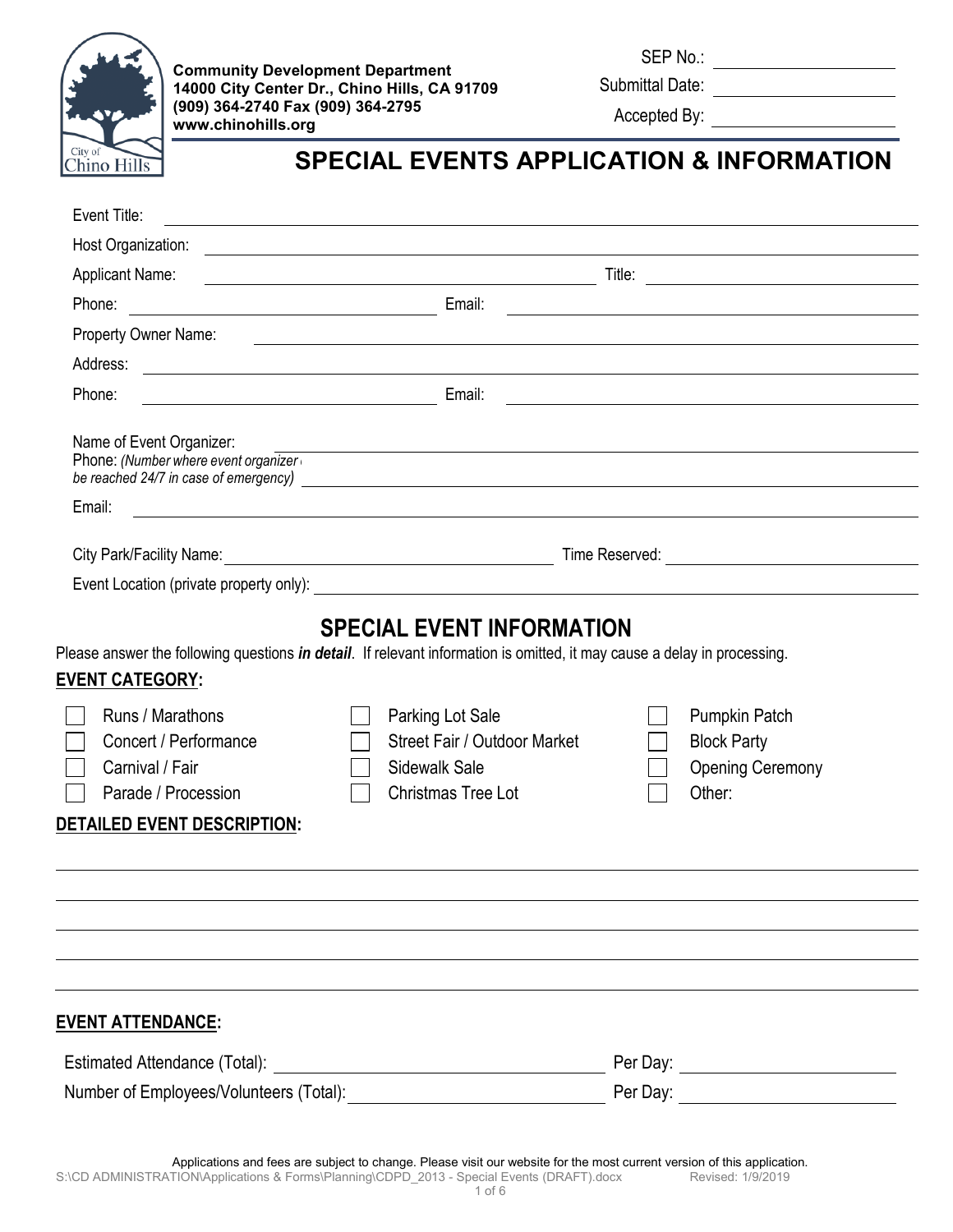### **EVENT DATE(S) & TIME(S):**

| Setup:                        | Date:                                                                                                                                                                                                                                                                     | Time:                                                                                                                                                                                                                                                                                                                                                                                                                                                                                                                                                                               |                                                                                                                                                                                                                                                 |
|-------------------------------|---------------------------------------------------------------------------------------------------------------------------------------------------------------------------------------------------------------------------------------------------------------------------|-------------------------------------------------------------------------------------------------------------------------------------------------------------------------------------------------------------------------------------------------------------------------------------------------------------------------------------------------------------------------------------------------------------------------------------------------------------------------------------------------------------------------------------------------------------------------------------|-------------------------------------------------------------------------------------------------------------------------------------------------------------------------------------------------------------------------------------------------|
| Event Starts:                 | Date:                                                                                                                                                                                                                                                                     | Time:                                                                                                                                                                                                                                                                                                                                                                                                                                                                                                                                                                               |                                                                                                                                                                                                                                                 |
| Event Ends:                   | Date:                                                                                                                                                                                                                                                                     | Time:                                                                                                                                                                                                                                                                                                                                                                                                                                                                                                                                                                               |                                                                                                                                                                                                                                                 |
| Final Clean Up:               | Date:                                                                                                                                                                                                                                                                     | Time:                                                                                                                                                                                                                                                                                                                                                                                                                                                                                                                                                                               | Day(s) of Week: Note that the state of the state of the state of the state of the state of the state of the state of the state of the state of the state of the state of the state of the state of the state of the state of t                  |
|                               |                                                                                                                                                                                                                                                                           | <b>BANNERS, TENTS, STRUCTURES, &amp; ENTERTAINMENT DEVICES:</b>                                                                                                                                                                                                                                                                                                                                                                                                                                                                                                                     |                                                                                                                                                                                                                                                 |
|                               |                                                                                                                                                                                                                                                                           | 1) Are you installing or constructing any structures (e.g. temporary buildings, etc.)?<br>• If YES, describe type, size, and number of structures and show on site plan:                                                                                                                                                                                                                                                                                                                                                                                                            | <b>No</b><br>Yes                                                                                                                                                                                                                                |
| • If YES, Canopy Size:        | 2) Are you utilizing any tents or canopies?                                                                                                                                                                                                                               | No<br>Yes                                                                                                                                                                                                                                                                                                                                                                                                                                                                                                                                                                           | <b>Tent Size:</b>                                                                                                                                                                                                                               |
|                               | 3) Are you installing any portable stages?<br>• If YES, Identify locations & sizes on site plan.                                                                                                                                                                          | Yes<br>No                                                                                                                                                                                                                                                                                                                                                                                                                                                                                                                                                                           |                                                                                                                                                                                                                                                 |
| <b>Music</b>                  | 4) Will you have any sound amplification?<br>Microphone                                                                                                                                                                                                                   | Yes<br>No<br>Other:                                                                                                                                                                                                                                                                                                                                                                                                                                                                                                                                                                 |                                                                                                                                                                                                                                                 |
| • If YES, Start Time:         |                                                                                                                                                                                                                                                                           |                                                                                                                                                                                                                                                                                                                                                                                                                                                                                                                                                                                     | End Time:                                                                                                                                                                                                                                       |
| 5)                            |                                                                                                                                                                                                                                                                           |                                                                                                                                                                                                                                                                                                                                                                                                                                                                                                                                                                                     | Please describe the sound equipment that will be used for your event (attach additional sheet if necessary):                                                                                                                                    |
| 9)<br>10)<br>event location.) | 7) Will your event utilize electric generators?<br>8) Will your event utilize temporary power poles?<br>(Please note, these are not permitted on City property)<br>• If YES, please describe<br>• If YES, please describe:<br>12) Will you have animals or a petting zoo? | 6) Is electrical power required (for sound amplification, lighting, etc.?)<br>Yes<br>Yes<br>(Please note, a separate electrical permit may be required from the Building Division)<br>Will inflatables, bounce houses, or similar devices be used at your event? $\Box$ Yes<br>Will your event include any signs, banners, decorations, or special lighting?<br>• If YES, include a completed <b>Banner Application</b> <sup>1</sup> with your special event submittal.<br>11) Will this event be marketed, promoted, or advertised in any manner? $\Box$ Yes<br>  Yes<br><b>No</b> | <b>No</b><br><b>Yes</b><br><b>No</b><br><b>No</b><br><b>No</b><br>No<br>∣ Yes<br>(If event will be held in a public park or facility, please contact the Recreation Counter for banner restrictions and guidelines specific to the<br><b>No</b> |
|                               | • If YES, please describe:                                                                                                                                                                                                                                                |                                                                                                                                                                                                                                                                                                                                                                                                                                                                                                                                                                                     |                                                                                                                                                                                                                                                 |
|                               | 13) Will there be any mechanical carnival rides?                                                                                                                                                                                                                          | $\vert$ Yes<br>• If YES, include a list of all rides, including the State issued "C" number.                                                                                                                                                                                                                                                                                                                                                                                                                                                                                        | No                                                                                                                                                                                                                                              |
| <b>TRAFFIC &amp; PARKING:</b> |                                                                                                                                                                                                                                                                           |                                                                                                                                                                                                                                                                                                                                                                                                                                                                                                                                                                                     |                                                                                                                                                                                                                                                 |
|                               | (Closure of private streets will require HOA approval)                                                                                                                                                                                                                    | 14) Do you wish to close any streets or sidewalks for this event? $\Box$ Yes                                                                                                                                                                                                                                                                                                                                                                                                                                                                                                        | <b>No</b><br>• If YES, list all streets and sidewalks and time(s) of closure(s) (attach additional sheet if necessary):                                                                                                                         |
|                               | • If YES, please describe?                                                                                                                                                                                                                                                | 15) Will any traffic routing or control devices be used for this event/activity? $\Box$ Yes                                                                                                                                                                                                                                                                                                                                                                                                                                                                                         | <b>No</b>                                                                                                                                                                                                                                       |
|                               |                                                                                                                                                                                                                                                                           | S:\CD ADMINISTRATION\Applications & Forms\Planning\CDPD_2013 - Special Events (DRAFT).docx                                                                                                                                                                                                                                                                                                                                                                                                                                                                                          | Applications and fees are subject to change. Please visit our website for the most current version of this application.<br>Revised: 1/9/2019                                                                                                    |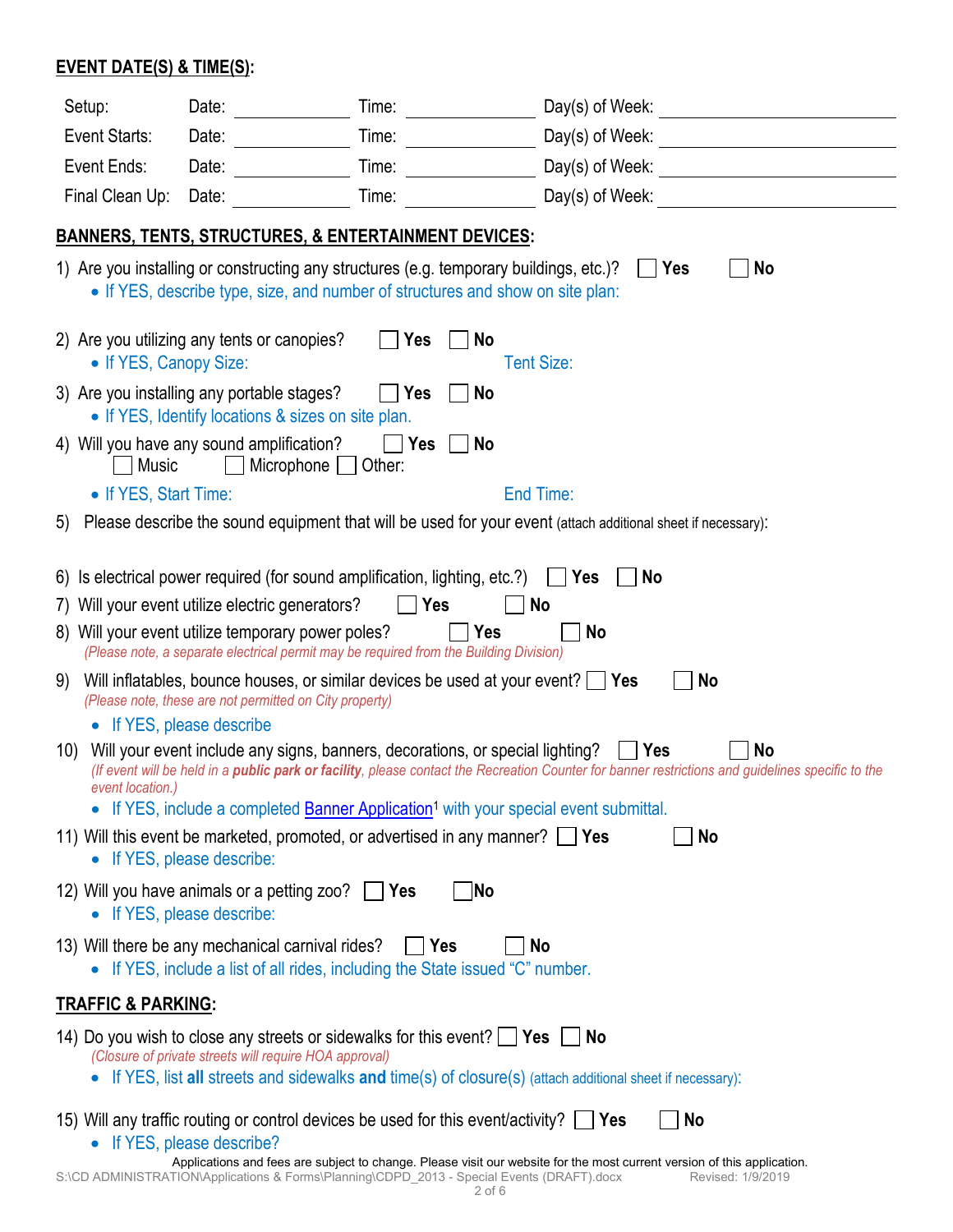- 16) Who will be directing traffic?
- 17) Does this event involve a moving route of any kind along streets or sidewalks? **Yes No** • If YES, indicate route with direction of travel, and parking locations for the event on site plan.
- 18) Please describe your plan for disabled parking *(attach additional sheet if necessary*):
- 19) Please describe your plan for emergency vehicle access *(attach additional sheet if necessary):*
- 20) Please describe your plan to notify residents, businesses, and churches impacted by this event:

#### **ALCOHOL & FOOD:**

| 21) Will alcohol be served at the event? $\Box$ Yes $\Box$ No |  |  |
|---------------------------------------------------------------|--|--|
|                                                               |  |  |

• If YES, Indicate type(s): | | Beer | | | Wine | | | Liquor

• If YES, hours which alcohol will be served:

|  |  | Not being served |                                                                                                                                                   |  |
|--|--|------------------|---------------------------------------------------------------------------------------------------------------------------------------------------|--|
|  |  |                  | (If serving alcohol, the following are required: (1) security contract with SBCSD, (2) Liquor Liability must be added to insurance, and (3) proof |  |
|  |  |                  | of Alcoholic Beverage Control (ABC) permit. Please note, McCoy Equestrian Center is the only city park/facility where alcohol is permitted.)      |  |

- 23) Will food be served or sold at this event? **Yes No**
	- If YES, please describe how food will be served and/or prepared (attach additional sheet if necessary):

*(If selling food, please check with San Bernardino County Department of Public Health in order to determine if a handler's permit is required.)*

- 24) Do you intend to cook food at the event site? **Yes No** 
	- If Yes, please specify method: **Propane** Charcoal **Figure**: **Charcoal Electric Pother:**

#### **INSURANCE & SECURITY:**

*\*If activities involve public streets, parks, City-owned facilities, etc., applicant must submit a Certificate of Insurance and endorsement naming the City of Chino Hills as additional insured.* 

| Name of Insurance Agency:                                                                                                                                                                                       |        |              |
|-----------------------------------------------------------------------------------------------------------------------------------------------------------------------------------------------------------------|--------|--------------|
| Address:                                                                                                                                                                                                        |        |              |
| <b>Contact Name:</b>                                                                                                                                                                                            | Phone: |              |
| Policy Number:                                                                                                                                                                                                  |        | Policy Type: |
| Amount of Liability:                                                                                                                                                                                            |        |              |
| 25) Will you be using a licensed professional security company to develop and manage your event's security plan?<br>Yes<br>  No<br>• If YES, complete the following and attach a detailed report <sup>2</sup> : |        |              |
| Security Organization:                                                                                                                                                                                          |        |              |
| Address:                                                                                                                                                                                                        |        |              |
| <b>Contact Name:</b>                                                                                                                                                                                            |        | Phone:       |
| Private Patrol Operator License Number:                                                                                                                                                                         |        |              |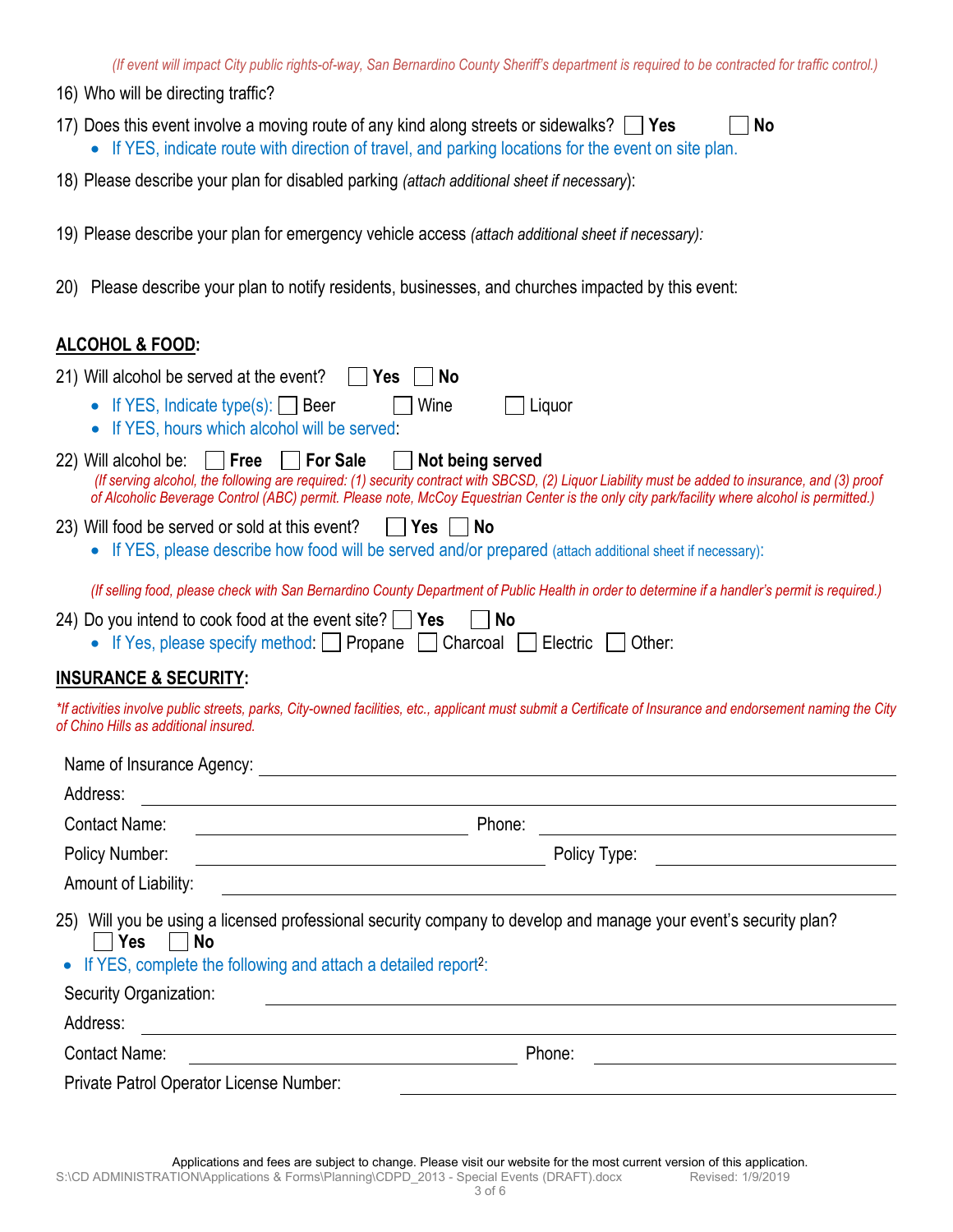#### **RESTROOM FACILITIES:**

You are required to provide portable restroom facilities at your event, *unless* you can provide sufficient availability of both ADA and non-ADA facilities on the event site.

26) Do you plan to provide portable rest room facilities at your event? **Yes No**

- If YES, **Total** number of portable toilets: How may will be ADA compliant:
- If NO, please explain on-site restroom facilities *(attach additional sheet if necessary)*:

| Restroom Company:                                                                                                                                                                                                                     |        |
|---------------------------------------------------------------------------------------------------------------------------------------------------------------------------------------------------------------------------------------|--------|
| Address:                                                                                                                                                                                                                              |        |
| <b>Contact Name:</b>                                                                                                                                                                                                                  | Phone: |
| Set Up Date & Time:                                                                                                                                                                                                                   |        |
| Pick Up Date & Time:                                                                                                                                                                                                                  |        |
| <b>Footnotes:</b><br>1 - Banner Requirements (CHMC § 16.38.047)<br>Size: Maximum 45 Square Feet                                                                                                                                       |        |
| 2 - Security Plan Report Details<br>How will personnel be identifiable (e.g.: Uniforms, colored shirts)?<br>Will they be armed or un-armed?<br>Where will security personnel be stationed?<br>Describe how incidents will be handled. |        |
| ACKNOW <u>LEDGEMENT</u> :                                                                                                                                                                                                             |        |

I hereby apply for a permit to operate a special event in the City of Chino Hills in accordance with the information provided above. Under provisions of Section 12.36 of the Chino Hills Municipal Code, I agree to comply with all provisions of said code and applicable State laws. I hereby state that I am aware it is my responsibility to attempt to maintain order at said event, and will provide such personnel as required and approved by the Chino Hills Police Department. I further acknowledge I have read the insurance requirements listed on pages 5 & 6, and will abide by the City's requirements. I also hereby attest to the truth of the facts presented in this application.

| <b>PROPERTY OWNER:</b>                    |                         |  |
|-------------------------------------------|-------------------------|--|
| Signature:                                | Name<br>(please print): |  |
| Date:                                     |                         |  |
| <b>EVENT ORGANIZER/HOST ORGANIZATION:</b> | Name                    |  |
| Signature:                                | (please print):         |  |
| Date:                                     |                         |  |
| -- -<br>------------<br>---               |                         |  |

## **SEE FOLLOWING PAGES FOR SUBMITTAL REQUIREMENTS AND FURTHER INFORMATION**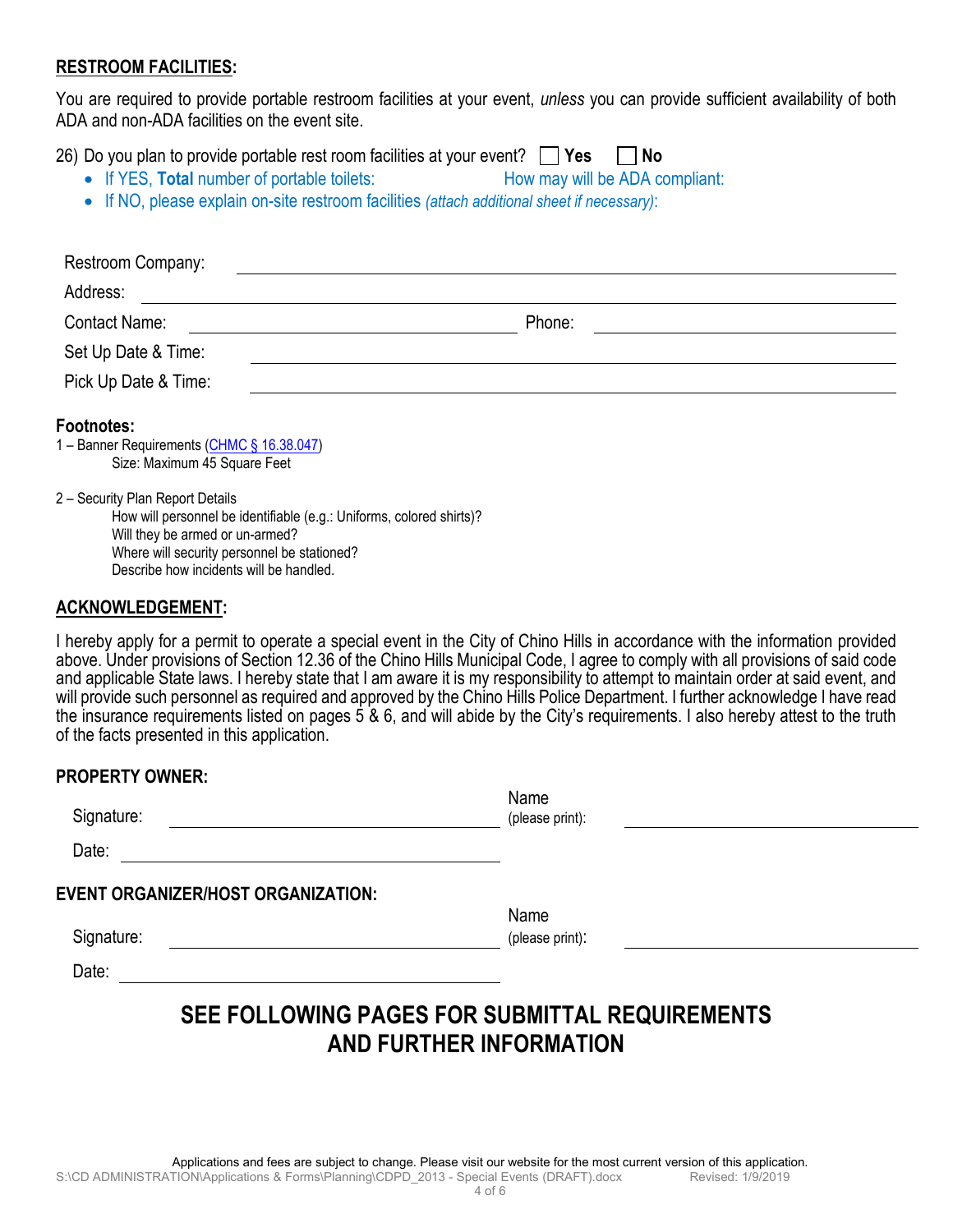#### **SUBMITTAL REQUIREMENTS:**

- $\Box$  Completed application
- $\Box$  Proof of Insurance
- A detailed site map (see below for map requirements)
- $\Box$  Detailed narrative of event. For multiple day events, please describe the activities occurring each day

### **EVENT SITE PLAN/ROUTE MAP REQUIREMENTS:**

- A map of the entire event venue, including the names of all streets or areas that are part of the venue and the surrounding area. If the event involves a moving rote of any kind (for parades, runs, etc.), indicate the route and direction of travel, including the start and end points. Please indicate all street or lane closures.
- $\Box$  The location of fencing, barriers, and/or barricades. Indicate any removable fencing for emergency access.
- The location of first aid facilities and restrooms/portable toilets.
- $\Box$  The location of all stages, platforms, canopies, tents, mechanical rides, game booths, interactive apparatus, concession booths, cooking areas, trash containers and dumpsters, and other temporary structures.
- A detail of the food booth and cooking area configuration (indicate location of flammable gases and/or barbecue grills).
- $\Box$  Generator locations, temporary power poles, and/or other sources of electricity.
- **Placement of vehicles and/or trailers. Please indicate parking areas and accessible parking.**
- $\Box$  Entrance and exit locations for outdoor events and/or events within tents and tent structures, including vehicular & pedestrian entrance and exit.
- $\Box$  Identification of all event components that meet accessibility standards.

**PERMIT FEE:** Refer to the [Community Development Fee/Deposit Schedule](https://www.chinohills.org/index.aspx?NID=150) for application fee amount.

**APPLICATION INFORMATION:** This application is required for temporary use of property for special events including, but not limited to, pageants, fairs, carnivals, and large athletic, religious or entertainment events. Regulations are pursuant to Chapter 12.36 of the Chino Hills Municipal Code.

- If your special event will take place in a **city park or facility**, please bring this completed application and other required submittal items to the **Recreation Counter**. (Please be advised that events held in a public park or facility are subject to additional restrictions and guidelines specific to each park and facility. Please contact the Recreation counter for more information about a specific location.)
- If your special event will take place on **private property, city-owned open space, or within the public right-of-way**, please bring this completed application and other required submittal items to the **Community Development counter**.

Permit applications must be received 30 days prior to the actual date of your event and may be submitted as early as 180 days before the event. Please be aware that the acceptance of your application or the reservation of a city park/facility does not automatically grant a final approval for your event. Upon receipt of your application, it will be forwarded and reviewed by all affected City departments and other public agencies (e.g. Fire, Chino Hills Police, etc.). Throughout the review process, you will be notified if your event requires any additional information or permits.

This application is provided with information of the requirements of City of Chino Hills Health, Safety and Law Enforcement and each applicant should be prepared to comply with said requirements prior to the making of this application and prior to any operation. Separate permits should be obtained from each Department when needed. For your protection and for the protection of your patrons, the California Building, Fire, Plumbing and Electrical Codes are in effect and a rigid inspection of Food and Health facilities is made.

**MINIMUM LIMITS OF INSURANCE.** Host organization shall maintain limits of insurance no less than:

- General Liability: \$2,000,000 per occurrence for bodily injury, personal injury and property damage. If Commercial General Liability Insurance or other form with a general aggregate limit is used, either the general aggregate limit shall apply separately to the activities related to this Agreement or the general aggregate limit shall be twice the required occurrence limit. *For events that will impact public streets or rights-of-way, minimum coverage is to be \$5,000,000.*
- Automobile Liability: \$1,000,000 per accident for bodily injury and property damage.